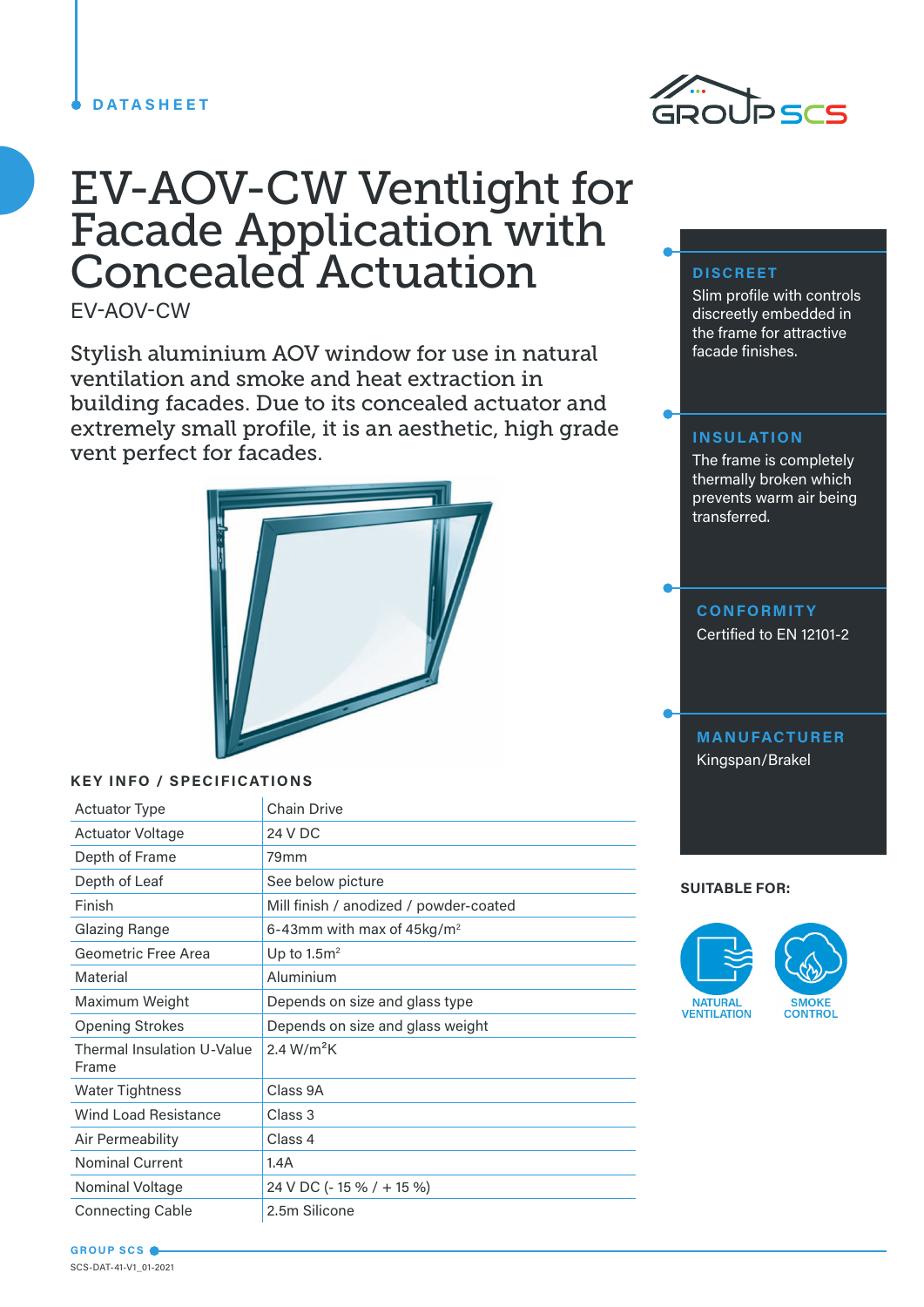

**CROSS-SECTION HINGE SIDE:** 





- 1: Base profile outer side
- 2: Thermal separator
- 3: Base profile inner side
- 4: EPDM rubber 2207-K
- 5: Glazing beads inner side
- 6: Press-in rubber for glazing beads
- 7: Panel (double glazing, sandwich)
- 8: EPDM rubber 2107-K
- 9: Plastic spacer

10: Window frame profile inner side

**WITHOUT FLANGE** 

11: Corner profile for hinges:

5) (6

 $\overline{4}$ 

7 8

9

T

ίû

2  $\widehat{1}$ ڿٙ

3

4

ି (18

12: M6 nut

ദ Ê È

 $\bigcap$ 

- 13: M6 hammer head bolt
- 14: Window profile outer side
- 15: M5 nut
- 16: M5 bolt
- 17: U profile for hinges
- 18: Hinge